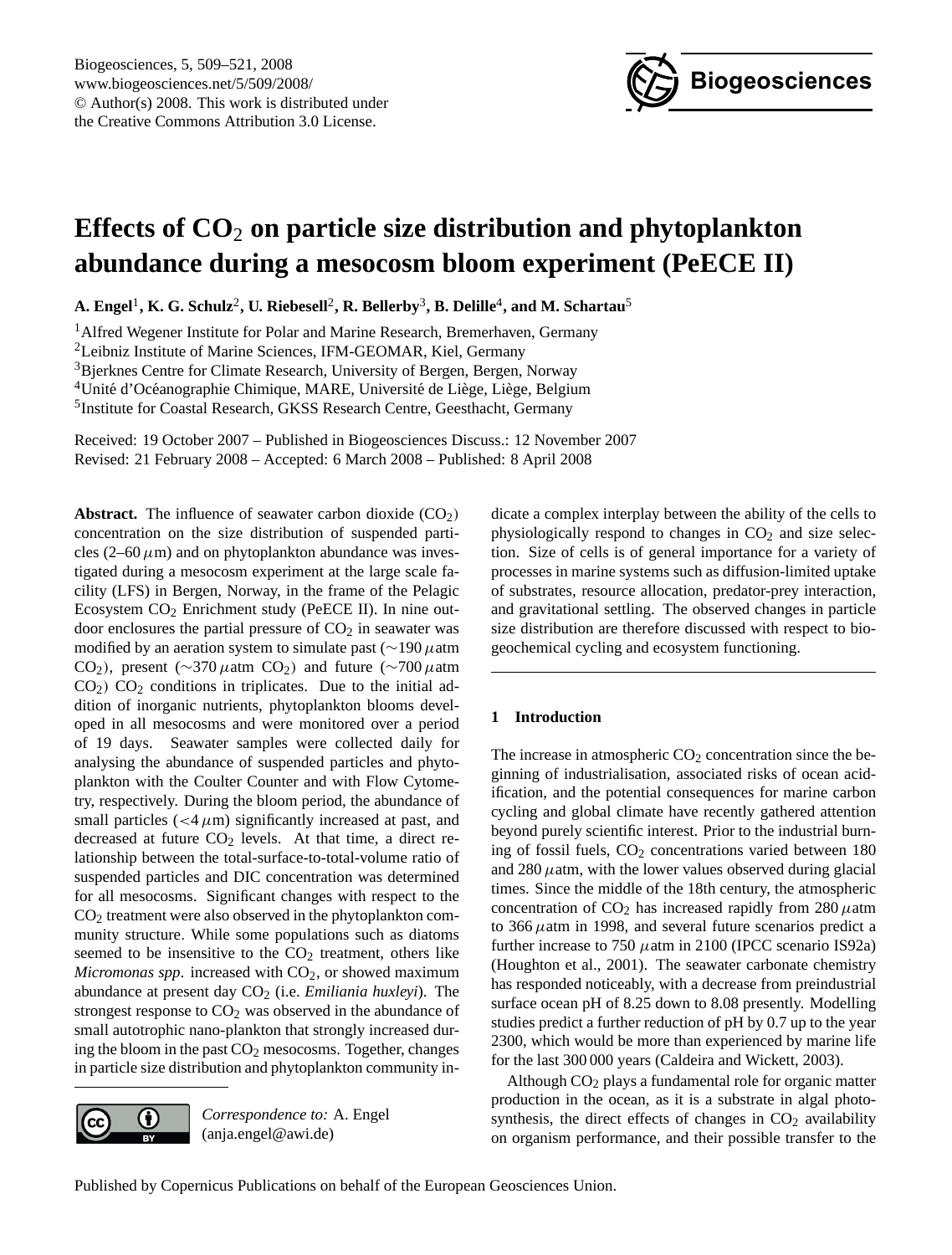ecosystem level are still poorly understood. Only recently, studies showed that marine autotrophic communities such as seagrasses (Zimmerman et al., 1997), macroalgae (Gao et al., 1993), diatoms (Riebesell et al., 1993; Chen and Durbin, 1994), coccolithophores (Riebesell et al., 2000; Delille et al., 2005; Engel et al., 2005), and cyanobacteria (Qiu and Gao, 2002, Barcelos e Ramos et al., 2007; Hutchins et al., 2007) exhibit higher rates of production under  $CO<sub>2</sub>$  enrichment. It has also been shown that phytoplankton assemblages can experience marked shifts in composition under elevated  $pCO<sub>2</sub>$ conditions (Boyd and Doney, 2002; Tortell et al., 2002).

The previous reluctance to investigate direct effects of  $CO<sub>2</sub>$  on marine ecosystems largely resulted from the assumption that  $CO<sub>2</sub>$  is a non-limiting substrate for primary production in seawater. Although  $CO<sub>2</sub>$  concentrations in seawater range only between 8 and 22  $\mu$ mol L<sup>-1</sup> (Goerike and Fry, 1994), the total reservoir of dissolved inorganic carbon is about  $\sim$ 2000 µmol L<sup>-1</sup>. Thus, CO<sub>2</sub> is continuously supplied from the pool of bicarbonate and carbonate. Riebesell et al. (1993) showed that marine phytoplankton may indeed be limited by ambient  $CO<sub>2</sub>$  availability and respond to increased  $CO<sub>2</sub>$  concentration with increased growth rates. These results were somewhat contradictory to theoretical considerations, which indicated that for most phytoplankton cells the supply with  $CO<sub>2</sub>$  by diffusion is much larger than the cell's need for carbon (Wolf-Gladrow et al., 1999). Seemingly, it is the inefficiency of the  $CO<sub>2</sub>/O<sub>2</sub>$  fixing enzyme Ribulose-1,5-bis-phosphate-carboxylase/oxygenase (RubisCo), with a half-saturation constant (Km) of 20–70  $\mu$ mol L<sup>-1</sup> (Badger et al., 1998), which causes a rate limitation of primary production in marine phytoplankton. However, measurements of primary production of various phytoplankton species revealed much lower Km values, indicating an enhanced  $CO<sub>2</sub>$ concentration at the site of carboxylation (Raven and Johnson, 1991; Rost et al., 2003; Giordano et al., 2005). Species with a low Km value have a high affinity to  $CO<sub>2</sub>$  and/or HCO<sub>3</sub> and nearly saturate primary production at present day values, while at the same time minimizing energy loss due to photorespiration. An increase of seawater  $CO<sub>2</sub>$  must be anticipated to have little effect on primary production in these species. In contrast, for species with high Km, such as the coccolithophore *Emiliania huxleyi,* an enhancement of carboxylation can be expected, if  $CO<sub>2</sub>$  concentration increase from low values (6–8µmol L<sup>-1</sup>), as estimated for the last glacial maximum to high concentration as expected for the future ocean ( $\sim$ 22 μmol L<sup>-1</sup>) (Rost and Riebesell, 2004). Thus, under conditions where  $CO<sub>2</sub>$  concentration regulates growth (no co-limitation), species with high  $CO<sub>2</sub>$  affinity perform better and might out-compete those with lower affinity. The Km value for  $CO<sub>2</sub>$  depends, among others, on the capability of the phytoplankton cell to express carbon concentrating mechanisms (CCMs), which include active uptake of  $CO_2$  and/or  $HCO_3^-$  and/ or enzymatically enhanced conversion of  $HCO_3^-$  to  $CO_2$  (Raven and Johnson, 1991; Giordano et al., 2005). CCM operation has been observed in many marine microalgae, and we can expect selective advantages for those species that most efficiently apply CCMs to enhance carbon acquisition and cell growth. However, like any enzymatically driven process, CCMs require energy and substrates, in particular nitrogen, phosphate (ATP) and micronutrients for the synthesis and activation of involved enzymes, such as carbonic anhydrase (Young and Beardall, 2005; Beardall et al., 2005). Thus, the ability to express CCMs under natural conditions may be restrained by nutrient and light availability.

On the community level, theoretical considerations show how phytoplankton respond to changes in substrate availability by variation of community size structure, even in the absence of grazing (Irwin et al., 2006). In general, small cells have a higher surface-to-volume ratio and can faster satisfy the demand for substrates that are transported towards the cell by diffusion. Accordingly, if we assume that diffusion is a significant process for  $CO_2$ -supply to the cell, we principally expect smaller cells to have a selective advantage over larger cells, when  $CO<sub>2</sub>$  is limiting. Hence, size spectra of natural phytoplankton communities may be affected by  $CO<sub>2</sub>$ diffusive transport processes (up-scaling effects).

To our knowledge, no study has addressed direct effects of  $CO<sub>2</sub>$  concentration on the size distribution of cells during phytoplankton blooms so far, or considered selective advantage of cell size variation versus physiological performance with respect to carbon uptake. Here, we investigate the effect of  $CO<sub>2</sub>$  availability on the size frequency distribution of particles under conditions mimicking a phytoplankton bloom during a mesocosm experiment.

## **2 Material and methods**

## 2.1 Set-up of the mesocosm experiment

The study was conducted in the framework of the Pelagic Ecosystem CO<sub>2</sub> Enrichment Study (PeECE II) in spring 2003 at the Large Scale Facility in Bergen, Norway. Nine outdoor mesocosms ( $\sim$ 20 m<sup>3</sup>, 9.5 m depth) were filled with unfiltered, nutrient-poor, post-bloom Fjord water, which was pumped from 2 m depth adjacent to the raft and aerated with  $CO<sub>2</sub>/air$  mixtures in order to achieve 3 different  $CO<sub>2</sub>$  levels (190  $\mu$ atm, 370  $\mu$ atm and 700  $\mu$ atm) in triplicates. The general set-up of the mesocosm study has been described in Engel et al. (2005) and Delille et al. (2005) for a similar experiment (PeECE I). Alterations applied during PeECE II are described in Grossart et al. (2006) and are similar to those of PeECE III (Schulz et al., this volume). In order to separate the upper from the lower water column, freshwater was initially added to the surface of each mesocosm, resulting in a halocline at about 5 m depth. During the study, the upper 5 m were continuously mixed using aquarium water pumps. Temperature and salinity profiles were recorded daily using a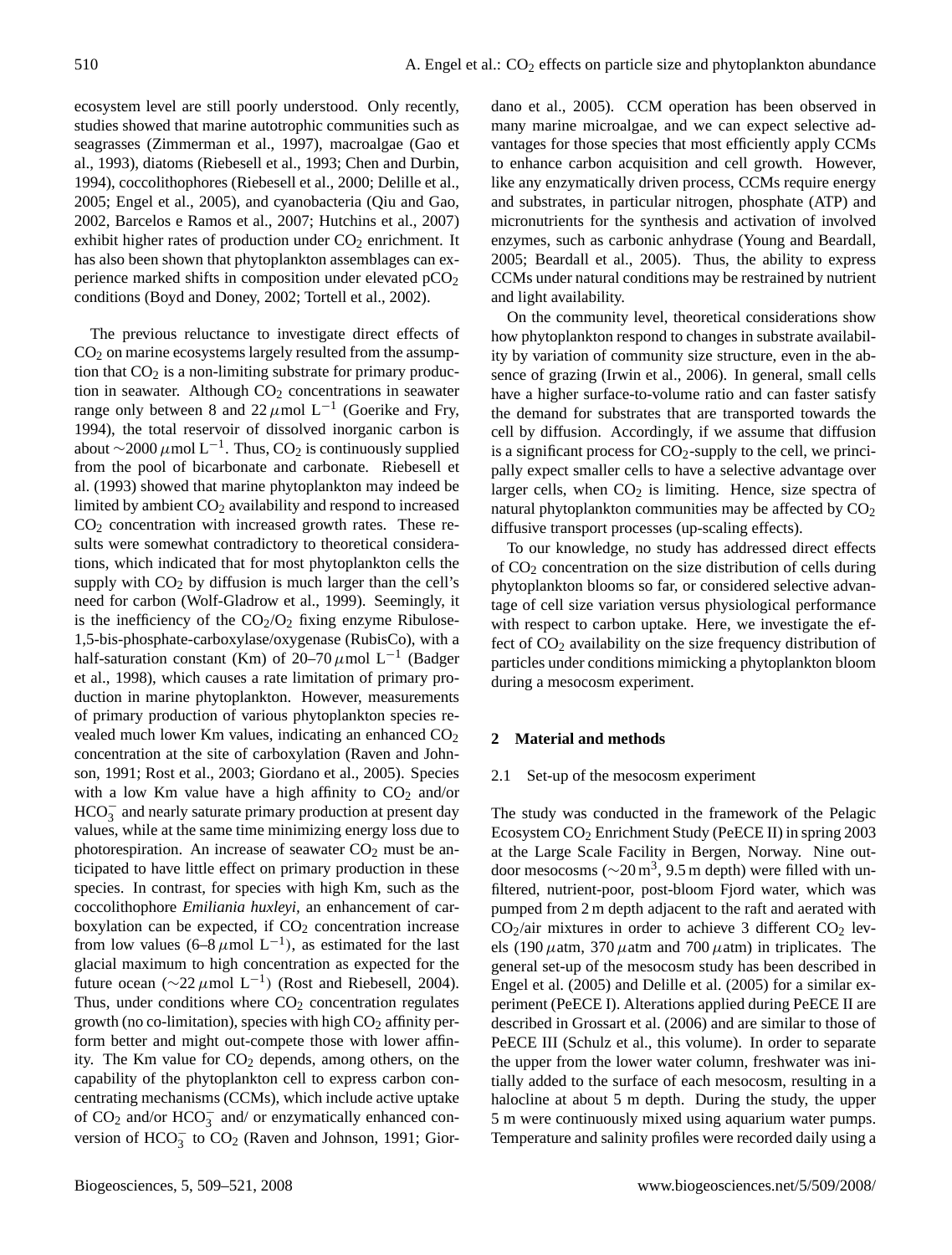CTD. Nutrients were added initially to obtain concentrations in the seawater of 8.6  $\mu$ mol L<sup>-1</sup> nitrate, 0.38  $\mu$ mol L<sup>-1</sup> phosphate and  $12 \mu$ mol  $L^{-1}$  silicate (Carbonnel and Chou, personal communication). Daily samples were taken from each mesocosm with 4 m long Polyethylene tubes (10 cm diameter), integrating the upper water column and transferred to 20 L carboys. Immediately after sampling the carboys were brought to the lab and subsamples were taken for various analyses. Intrusion of higher salinity water was observed for mesocosm 9 at day 9. Therefore, data from this mesocosm after day 9 were disregarded.

#### 2.2 Carbonate chemistry

Samples for total alkalinity (TA) and total dissolved inorganic carbon (DIC) were poisoned with  $HgCl<sub>2</sub>$  on collection, stored in bottles with ground glass stoppers and filtered through GF/F filters prior to analysis. TA was measured using the classical Gran potentiometric titration method (Gran, 1952). The reproducibility of measurements was usually within 4  $\mu$ mol kg<sup>-1</sup>. Dissolved inorganic carbon (DIC) was measured by coulometric titration (Johnson et al., 1987) with a precision of  $2 \mu$ mol kg<sup>-1</sup>. Other CO<sub>2</sub> system variables (pH,  $CO_3^{2-}$ , HCO<sub>3</sub>) were calculated using the CO<sub>2</sub>SYS program (Lewis and Wallace, 1998).

The  $pCO<sub>2</sub>$  in seawater was measured by means of an equilibrator (Frankignoulle et al., 2001) coupled to an infrared analyzer (Li-Cor 6262). The system was calibrated routinely with air standards with nominal mixing ratios of 0 and 375  $\mu$ atm of CO<sub>2</sub> (Air Liquide Belgium). Temperature at the inlet of the pump and in the equilibrator was measured simultaneously with two Li-Cor thermosensors. Temperature within the upper mixed 5m ranged between 7.9◦C and 10.0◦C during the study for all mesocosm. For each measurement of  $pCO<sub>2</sub>$ , samples for TA were also taken. The  $pCO<sub>2</sub>$ was corrected for temperature changes using the dissociation constants of Roy et al. (1993) and TA measurement.

#### 2.3 Particulate organic matter

Total particulate carbon (TPC) and particulate organic nitrogen (PON) were determined by elemental analysis from 1 L (day 0–12) or 0.5 L (day 13–19) samples filtered gently (200 mbar) through precombusted (24 h,  $500^{\circ}$ C) glass fibre filters (GF/F, Whatman). For determination of POC, filters were fumed for 2 h with saturated HCl to remove all particulate inorganic carbon, and dried for 2 h at 50◦C. TPC, POC, and PON were subsequently measured on an Europa Scientific ANCA SL 20–20 mass spectrometer.

## 2.3.1 Solid particles

Concentration and size distribution of solid particles were determined with a Beckmann Coulter Counter (Coulter Multisizer III), according to Sheldon and Parsons (1978). Three replicate samples of  $2000 \mu L$  volume were measured daily for each mesocosm using a  $100 \mu m$  orifice tube. Particles between 2 and 60  $\mu$ m equivalent spherical diameters (ESD) were binned into 256 size classes. On several days during the bloom, three replicates of 20 ml were counted with a  $280 \mu$ m orifice to reveal potential abundance of larger particles. These measurements showed that abundance of particles beyond 60  $\mu$ m ESD was negligible (<1 count/ 10 ml), and the data were therefore not included in this analysis.

## 2.3.2 Chlorophyll-a

Concentration of Chl-a was determined fluorometrically from 100 mL samples filtered onto duplicate  $0.45 \mu$ m cellulose nitrate filters and extracted in 90% acetone overnight. Chl-a concentration was measured using a Turner Design fluorometer (model 10-AU) and a standard solution of pure Chl-a for calibration.

#### 2.3.3 Flow Cytometry

Phytoplankton counts were performed with a FACSCalibur flow-cytometer (Becton Dickinson) equipped with an aircooled laser providing 15 mW at 488 nm and with a standard filter set-up. The cells were analysed from fresh prefiltered (30  $\mu$ m mesh) samples at high flow rate (~60  $\mu$ l min<sup>-1</sup>). Autotrophic groups were discriminated on the basis of their forward light scatter (FLS) and right angle light scatter (RALS) and chlorophyll fluorescence. Counts were assigned to phytoplankton species based on the species signature as obtained from monoclonal cultures and cross-checked by microscopy. Classification of "*Micromonas*-like" cells was adopted from Larsen et al. (1999). Species Listmode files were analysed using WinMDI.

#### 2.4 Statistical treatment of data

Average values are given by the statistical mean  $(\bar{x})$  and its standard deviation (SD). Mean values were compared by means of a t-test. Significance of the correlation coefficient  $(r^2)$  against H<sub>o</sub>: $\rho$ =0, was tested by a Student-test according to Sachs (1974):

$$
\hat{t} = \frac{r\sqrt{n-2}}{\sqrt{1-r_2}}\tag{1}
$$

with  $n$ =numbers of observations and the degree of freedom,  $df=n-2$ . H<sub>o</sub> (r<sup>2</sup>=0) is rejected for  $\hat{t} \geq \hat{t}_{n-2}$ ; p. The influence of the CO2-treatment on biological or chemical variables was determined by means of the analysis of variance (ANOVA) or covariance (ANCOVA). The effect of the  $CO<sub>2</sub>$ -treatment on a linear relationship between two biological or chemical variables was tested by comparing the slopes (b) of the linear regressions  $(F(x)=b(x)+a)$ , as calculated for each treatment separately, with a t-test (Sachs, 1974) with  $dF=n_1+n_2-4$ . Significance level of each test was  $p < 0.05$ .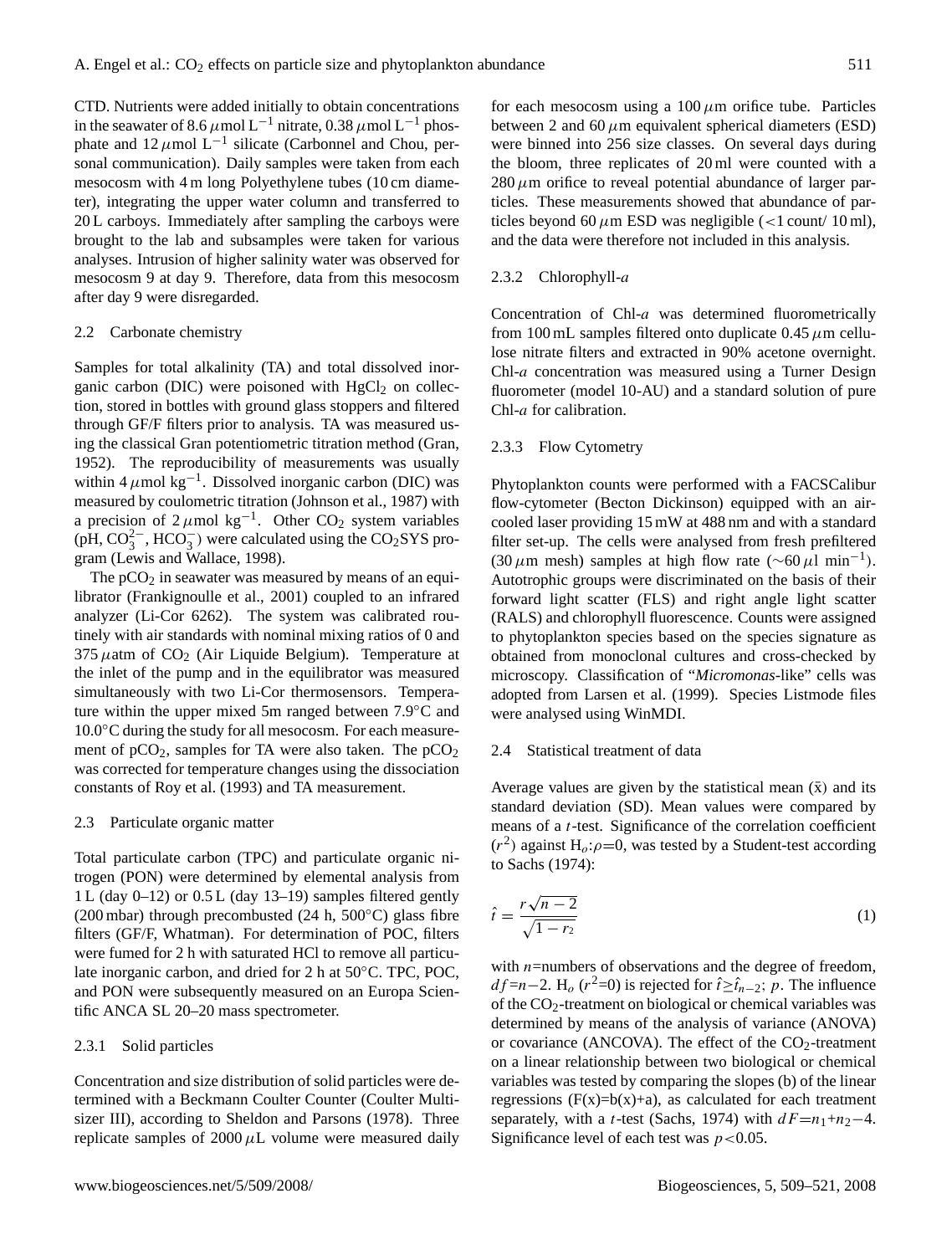

ture, present and past CO<sub>2</sub> treatment, respectively. Error bars de-**Fig. 1.** Temporal development of Chl-a, **(a)**, POC, **(b)**, and PON, **(c)**, concentrations as averaged for the three mesocosms in the funote +/- 1 SD. Open circles: past, grey circles: present, and solid circles: future treatment.

## **3 Results**

#### 3.1 Bloom development

Following the development of the phytoplankton bloom, Chla increased exponentially in each of the mesocosms until a maximum value was reached between day 9 and day 13 of the experiment (Fig. 1a). The peak of the Chl- $a$  concentration coincided with the depletion of nutrients, which was observed for nitrate between day 11 and 12 for all mesocosms (Carbonnel and Chou, personal communication). Thereafter, Chl-a concentration declined until the end of the experiment. The bloom can be divided into a pre-bloom phase that covered the first week of the experiment, a bloom phase during the second week, and a post-bloom phase towards the end of the experiment. Inevitable variations during the initialisation procedure introduced small variability among all mesocosms. Therefore, we find deviations regarding the timing of the maximum Chl-a concentration and the onset of decline phase within the  $CO<sub>2</sub>$  treatments (one to three days). For later reference we defined more narrow windows for the three phases of the experiment that can clearly be differentiated in all mesocosms; the pre-bloom: days 1–3, the bloom peak: Chl-a max  $\pm 1$  day, and the post bloom: days 18–20.

With respect to the  $CO<sub>2</sub>$ -treatment no significant difference in Chl-a concentration or in the timing of the maximum concentration were observed. Nutrient draw-down was not significantly different among the  $CO<sub>2</sub>$  treatments at any time of the experiments (Carbonnel and Chou, personal communication) either.

Particulate organic carbon (POC) concentration started with  $17\pm3.5 \ \mu$ mol L<sup>-1</sup> and increased throughout the study in all mesocosms to final values of  $42-49 \mu$  mol L<sup>-1</sup> (Fig. 1b). POC concentration was not related to  $CO<sub>2</sub>$  concentration (ANOVA). Particulate organic nitrogen (PON) concentration was initially 2.4 $\pm$ 0.5  $\mu$ mol L<sup>-1</sup> and increased to maximum values of  $7.1 \pm 1 \mu$  mol L<sup>-1</sup> on day 9 of the bloom (Fig. 1c). PON concentration was remarkably similar in all mesocosms and no significant effects of the  $CO<sub>2</sub>$  treatment on PON concentration was determined (ANOVA).

Maximum molar [POC]:[PON] ratios were observed during the post-bloom phase with 8.6 $\pm$ 0.8, 10 $\pm$ 1.0 and 9.7 $\pm$ 1.3 for the past, present and future  $CO<sub>2</sub>$  treatment, respectively. No significant  $CO_2$  effect on the carbon-to-nitrogen (C:N) ratios of POM was determined (ANOVA).

## 3.2 Particle abundance and size distribution

More than 95% of all particles between 2 and 60  $\mu$ m equivalent spherical diameter (ESD) were detected with the Coulter Counter in the size range between 2 and  $10 \mu m$  ESD. Larger particles were counted randomly, with abundances that fall into the range of uncertainty (variability) of one treatment, represented by three mesocosms (replicates). Total abundance of Coulter Counter particles (CCP) measured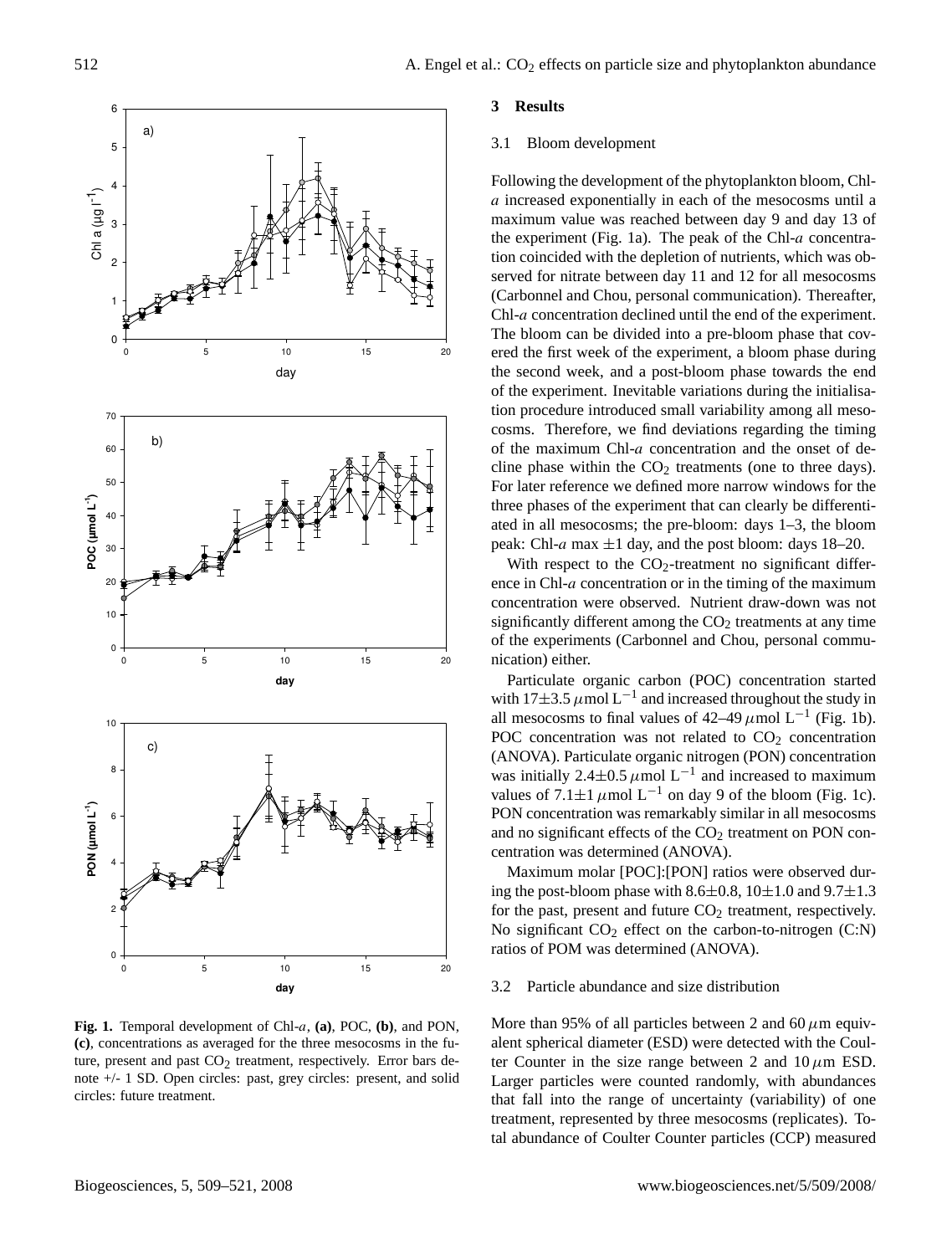shortly after initialisation in all mesocosms, was indifferent among treatments, yielding an average of  $7750 \pm 560$  counts mL<sup>-1</sup>. The CCP abundance increased exponentially during the bloom until maximum concentrations were reached between day 11 and day 15 (day 9 for M9) (Fig. 2). Maximum CCP abundances, as averaged separately for the three  $CO<sub>2</sub>$ treatments, were  $43\,000\pm5000$  counts mL<sup>-1</sup> for the past, and 52600±9500, and 42500±11600 counts mL<sup>-1</sup>for the present and future  $CO<sub>2</sub>$  treatment, respectively. The net specific growth rate  $(\mu_t)$  for CCP during the phase of exponential growth was calculated for each mesocosm:  $\mu_t = [\ln(C_i) \ln(C_{i-1})$ ]/[t<sub>i</sub>-t<sub>i−1</sub>], with  $\ln(C_i)$  and  $\ln(C_{i-1})$  being the natural logarithm of CCP concentrations at two consecutive days. Maximum values for  $\mu_t$  ranged between 0.30 d<sup>-1</sup> (M1) and  $0.68$  d<sup>-1</sup> (M7). No significant effects of the CO<sub>2</sub> treatment on the parameter  $(\mu_t)$  or on the maximum values for  $\mu_t$  were identified.

The size frequency distributions, or size spectra, of CCP, changed over time in all mesocosms (Fig. 3). Size spectra were not significantly different for the three treatments during the pre-bloom phase (ANOVA), but developed differently during growth of the phytoplankton community. Given the present day  $CO<sub>2</sub>$  treatment as a reference, we find two distinct maxima in the size spectra, one around  $2 \mu m$  ESD and another close to  $5 \mu m$  ESD. Compared to the present day  $CO<sub>2</sub>$  treatment, there was a lack of the larger population in the past  $CO<sub>2</sub>$  treatment, whereas a drastic reduction of particles abundance was observed at small size  $(<4 \mu m)$  in the future  $CO<sub>2</sub>$  treatment (Fig. 3). These distinct differences persisted during the post-bloom phase, but with an increase in variability within the individual treatments.

Differences in size distribution were reflected in significant differences of the median particle size of CCP among the  $CO<sub>2</sub>$  treatments over the course of the experiment (ANOVA,  $p < 0.001$ , t-test<sub>future−present</sub>  $p < 0.005$ , ttest<sub>present−past</sub> $p$ <0.001; Fig. 4). The highest value for median particle size of CCP was observed on day 7 in the future CO<sub>2</sub> treatment with  $4.23\pm0.11 \mu$ m ESD (mean  $\pm1$  SD calculated from three mesocosms). The maximum value for median size in the present day  $CO<sub>2</sub>$  treatment was observed at day 7 also, but with a slightly smaller value of  $4.12\pm0.10 \,\mu m$ ESD. Clearly smaller particles were observed in the mesocosms of the past CO<sub>2</sub>treatment, yielding a maximum median size of  $3.70\pm0.05\mu$ m ESD at day 5. The temporal development of the median size of particles followed similar dynamics irrespectively of the  $CO<sub>2</sub>$  concentration; i.e. the median size increased at the beginning of the experiment, had a maximum value during mid or late pre-bloom, a declining phase during the peak of the bloom, and varied only little during the post-bloom phase.

However, median sizes in past  $CO<sub>2</sub>$  treatment deviated from the present day or future  $CO<sub>2</sub>$  already on day 4. Moreover, the maximum value of median sizes was observed on day 5 in past  $CO<sub>2</sub>$  treatment and thus two days earlier than in the other two treatments. This indicates that the absolute



mined by Flow Cytometry and Coulter Counter, respectively, aver-**Fig. 2.** Temporal changes in the average total abundance of autotrophic cells (solid bars) and total particles (open bars) as deteraged for the future, present and past  $CO<sub>2</sub>$  treatment, respectively. Error bars denote +/- 1 SD.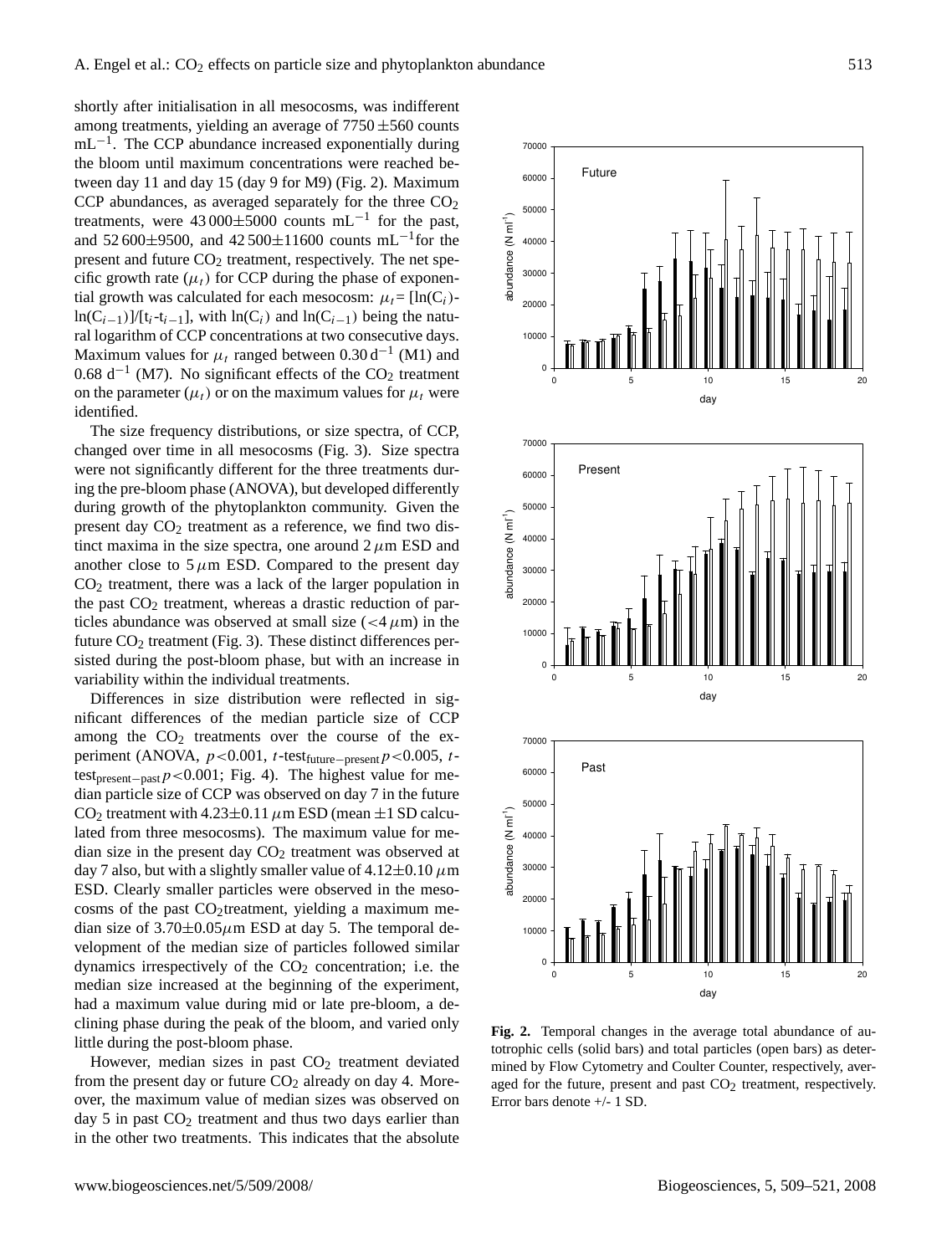

## **Fig. 3.**

Spectral distribution of Coulter Counter particles in the size range  $2-10 \mu m$  ESD during the pre-bloom, bloom and post-bloom phases of the experiments for the three different CO<sub>2</sub> treatments. Figures show spectral distributions of particles (counts ml<sup>-1</sup>  $\mu$ m<sup>-1</sup>) for the three mesocosms of each treatment during days 1-3 in the pre-bloom, and days 18–20 in the post-bloom phase. For the bloom phase, the time span includes the day of Chl-a maximum for each mesocosm and  $\pm 1$  day. The shaded areas enclose all realisations of the respective days; white solid lines show mean trajectories.

value of median size as well as the timing of the saddle point was affected by the  $CO<sub>2</sub>$ -treatment.

Effects of the  $CO<sub>2</sub>$  treatment on particles size were also reflected in the ratio of the total surface to total volume (TS:TV), calculated as

$$
\text{TS}: \text{TV} = \sum_{i}^{ii} \left\{ \pi (\text{ESD}_i)^2 \times n_i \right\} / \\ \sum_{i}^{ii} \left\{ 1/6\pi (\text{ESD}_i)^3 \times n_i \right\} \tag{2}
$$

with ESD<sub>i</sub> being the smallest (2  $\mu$ m) and ESD<sub>ii</sub> the largest  $(60 \,\mu\text{m})$  size class observed.

During the 7-day period of the bloom of the phytoplankton community, TS:TV ratios were significantly related to DIC concentration of seawater ( $p < 0.001$ ) and decreased with increasing DIC (Fig. 5).

#### 3.3 Phytoplankton community composition

Total number (N) of autotrophic cells, as determined by Flow Cytometry in the size range  $1.5-30 \,\mu$ m, was  $6300\pm1700$  N mL<sup>-1</sup> initially and increased throughout the experiment in all mesocosms (Fig. 3a–c). Maximum average phytoplankton abundance was  $36000 \pm 1500$  N mL<sup>-1</sup>,  $38500 \pm 9450$  N mL<sup>-1</sup> and 34500 $\pm$ 3930 N mL<sup>-1</sup> for the past, present day and future  $CO<sub>2</sub>$  treatment, respectively. During the course of the experiment, total abundance of phytoplankton cells differed significantly among the treatments (ANOVA,  $p < 0.005$ ), with the future  $CO<sub>2</sub>$  treatment having the lowest autotrophic cell abundance ( $t$ -test,  $p < 0.001$ ). Comparing the total abundance of phytoplankton (within size range  $1.5-30 \,\mu$ m) with total CCP abundance in the size range  $2-60 \mu m$  ESD revealed a similar temporal development (Fig. 3a–c). However, the Flow Cytometry data showed systematically higher total phytoplankton abundance during the pre-bloom and bloom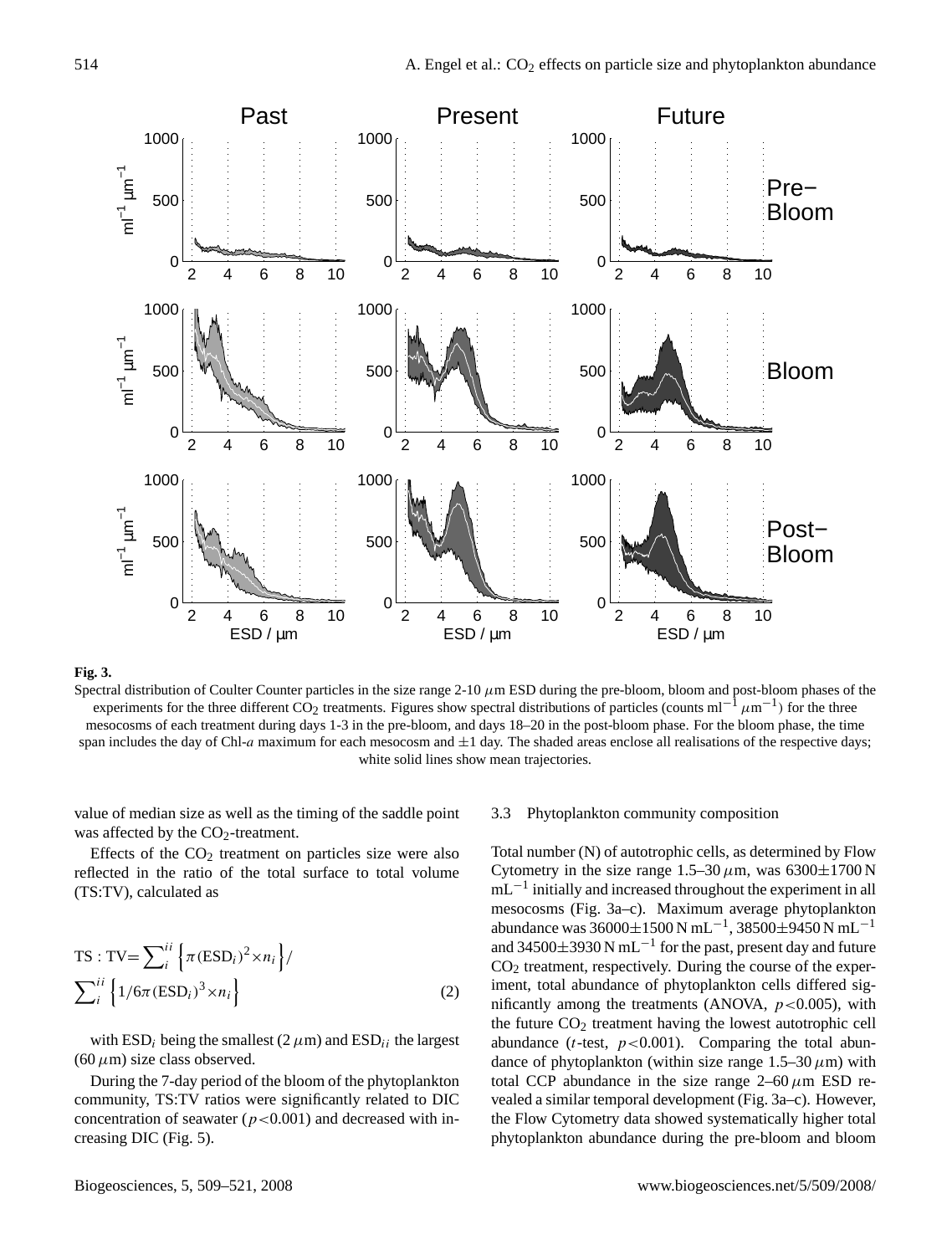

**Fig. 4.** Median size of Coulter Counter particles in the size range 2–60  $\mu$ m ESD, averaged for three mesocosms per CO<sub>2</sub> treatment over the course of the experiment. Open circles: past, grey circles: present, and solid circles: future treatment. Error bars denote +/- 1 SD.

phase up to day 10 of the experiment. This can be attributed to the lower size detection limit of the Flow Cytometer. After day 10, the number of CCP increased over the number of phytoplankton, indicating the transition from a small-celled autotrophic community to a mixed community, including heterotrophic organisms and detritus particles. In general, the relative contribution of autotrophic cells to total particles was highest in the past  $CO<sub>2</sub>$  treatment and similar in the present day and the future  $CO<sub>2</sub>$  treatment.

The species composition of phytoplankton, as determined by Flow Cytometry, indicate that the phytoplankton community was initially similar in all enclosures and was dominated, in terms of numbers, by cells with a signature similar that of the phytoflagellate *Micromonas spp.*; termed *Micromonas*like in the following (Fig. 6). Other major phytoplankton species included diatoms, specifically *Nitzschia spp.*, the coccolithophore *Emiliania huxleyi*, and the nanoflagellate *Phaeocystis spp.*. During the bloom, the relative abundance of phytoplankton species developed significantly differently in the  $CO<sub>2</sub>$  treatments (ANOVA,  $p < 0.05$ ). In the past CO<sub>2</sub> treatment, populations of small ( $<$ 4 $\mu$ m) unidentified autotrophic cells grew rapidly and dominated the community structure during the bloom to a large extend. The *E. huxleyi* population was most prominent in the present, and, although to a smaller degree, in the future  $CO<sub>2</sub>$  treatment. The *E. huxleyi* population was determined by the Coulter Counter in the size range  $4-8 \mu m$  ESD and identified in the future and present day mesocosms by clear peaks. Because no significant differences between the future and present day  $CO<sub>2</sub>$  treatment were observed for the median particle size in this  $4-8 \mu m$  ESD size window, we can assume that the size of the *E. huxleyi* population itself did not vary signif-



**Fig. 5.** The total surface (TS) to total volume (TV) ratio of particles determined with the Coulter Counter in the size range  $2-60 \mu m$ ESD was significantly related to the concentration of DIC in the seawater ( $p < 0.001$ ). Data: bloom phase of each mesocosm;  $n=50$ .

icantly with  $CO_2$ . Diatoms (>4 $\mu$ m) contributed between 4 to 12% to total phytoplankton abundance with the higher values observed during the pre-bloom phase. Within the group of diatoms, a smaller size population of *Nitzschia* was differentiated from a group of larger ( $>8 \mu m$ ) diatoms. For both diatom groups, no significant differences in terms of absolute and relative abundance among the  $CO<sub>2</sub>$  treatments were observed (ANOVA,  $p > 0.05$ ). During the post-bloom phase the average phytoplankton composition of the future and present CO<sup>2</sup> treatment approached those observed for the past treatment during the bloom and no significant  $CO<sub>2</sub>$  related differences were determined.

#### **4 Discussion**

The aim of this study was to test the hypothesis that  $CO<sub>2</sub>$ concentration can affect the size distribution of cells during the course of a phytoplankton bloom. Our results revealed that the size distribution of suspended particles in the range  $2-60 \mu m$  ESD differed significantly among the three CO<sup>2</sup> treatments during the bloom phase itself, when biological processes were dominated by autotrophic growth. There were several indications for particles tending to be smaller at lower  $CO<sub>2</sub>$  concentration and larger at higher  $CO<sub>2</sub>$  concentration relative to the present day concentration, expressed by the median size of suspended particles, by the total-surfaceto-total-volume ratio, and by the multi-modal distribution of particle size. Changes in  $CO<sub>2</sub>$  also led to significant structural effects on the autotrophic community, as indicated by the different abundance of phytoplankton taxa using Flow Cytometry. Thereby, the major phytoplankton populations were affected differently. While some populations such as diatoms seemed to be insensitive to the  $CO<sub>2</sub>$  treatment, others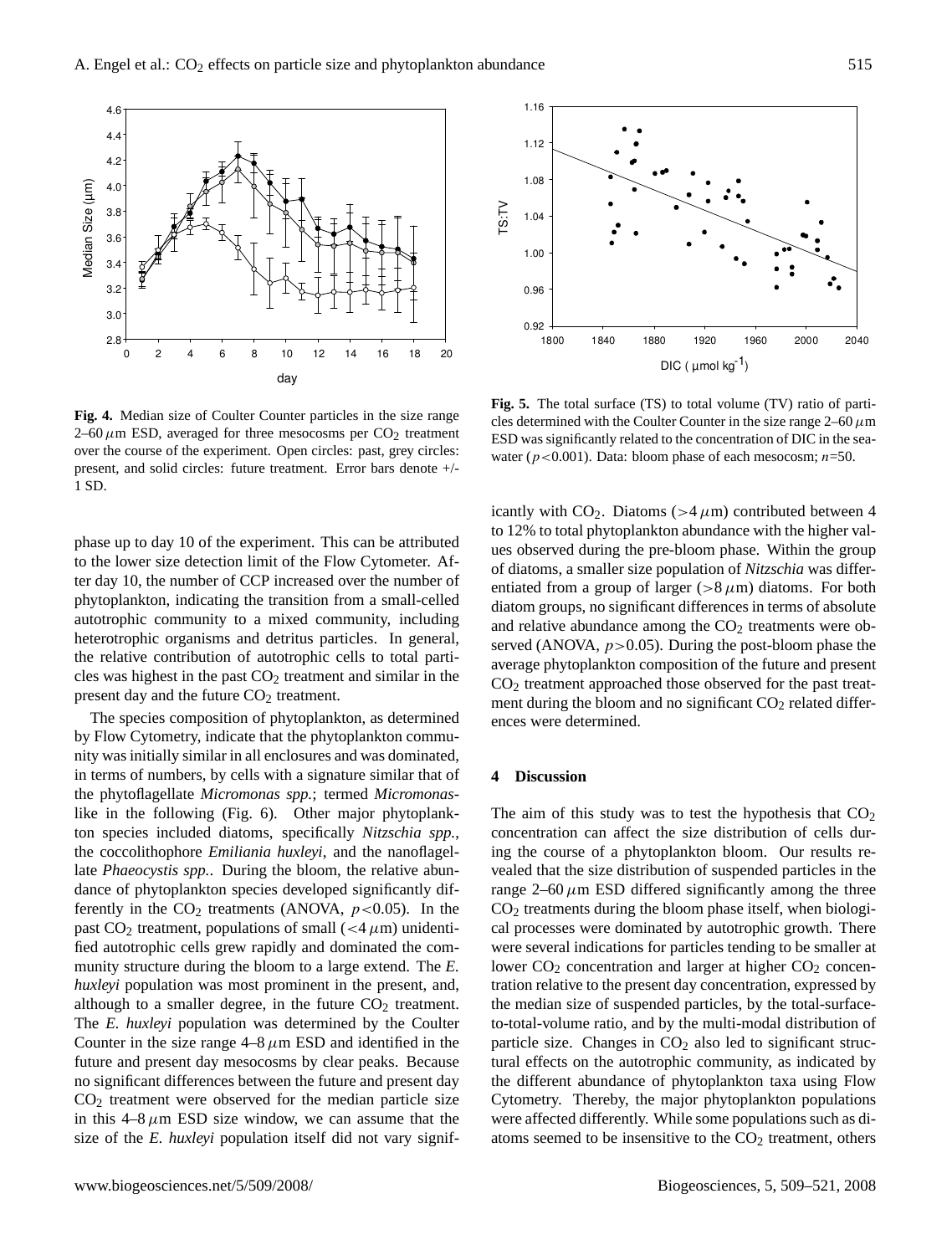

Fig. 6. Relative composition of the phytoplankton community in the size range  $1.5-30 \mu m$  during the different phases of the experiment and separated for the three  $CO<sub>2</sub>$  treatments. Data are averages of three mesocosms per treatment calculated for days 1–3 in the prebloom, and days 18-20 in the post-bloom phase. For the bloom phase, averages were calculated from the data of the day of Chl-a maximum for each mesocosm and  $\pm 1$  day.

increased in abundance with  $CO<sub>2</sub>$ , or were most abundant at present day  $CO<sub>2</sub>$ .

## 4.1  $CO<sub>2</sub>$  effects on size distribution of suspended particles

Causes for changes in the size distribution of autotrophic cells can be manifold. In general, metabolic processes, such as growth, nutrient and light acquisition, or respiration, are related to organism size (Peters, 1983). Grazers often select their prey according to size, and the settling rate of most types of marine particles increases with size. For marine phytoplankton, metabolic scaling has previously been shown for some processes such as nutrient uptake, photosynthesis and growth (Finkel et al., 2004). For others, such as respiration, the existence of size dependence has been questioned (Falkowski and Owens, 1978). Moreover, the relative surface area can be of greater importance than cell diameter, mass or volume with respect to processes such as nutrient uptake, because it is the surface that interferes with the outer medium containing the substrate reservoir. The relative surface area of a phytoplankton cell increases with decreasing size, but also with increasing eccentricity of the cells. Small or elongated phytoplankton species should be better competitors for resources, in particular when these limit biomass production (Grover, 1989). Therefore, small-sized phytoplankton cells are likely to dominate under oligotrophic conditions, whereas elevated nutrient concentration induce growth of larger cells (Irwin et al., 2006).

During this study, significant effects of the  $CO<sub>2</sub>$  treatment on particle size distribution were most obvious during the time of the bloom when autotrophic cells dominated particle abundance. This indicates a bottom-up effect of  $CO<sub>2</sub>$  on size on the phytoplankton community level. Particle size during this study, however, was derived from volume and expressed as equivalent spherical size without any additional information on the shape of the cells. Information gained from the Flow-Cytometer and from microscopy nevertheless revealed that most species in the size range  $1.5-30 \,\mu m$  were indeed rather spherical, with the exception of *Nitzschia* spp.. Although the distal length of *Nitzschia spp.*. is relatively large, their proximal size is small and thus the volume is small. However, abundance of *Nitzschia spp.* was not significantly different among the  $CO<sub>2</sub>$  treatments. Hence, eccentricity of cells did not bias the observation of a general increase in cell size with increasing  $CO<sub>2</sub>$  during this study.

During the bloom phase, the observed differences in particle size spectra and median particle size were related to differences in phytoplankton community composition. *Micromonas*-like cells and *E. huxleyi*, for example were more abundant in the present day and future than in the past  $CO<sub>2</sub>$ treatment. In the latter, smaller autotrophic nanoplankton clearly dominated the bloom by number. Size variations within individual species were presumably not related to the CO2-treatment. However, at least for *E. huxleyi* potential changes in the protoplast size may have been masked by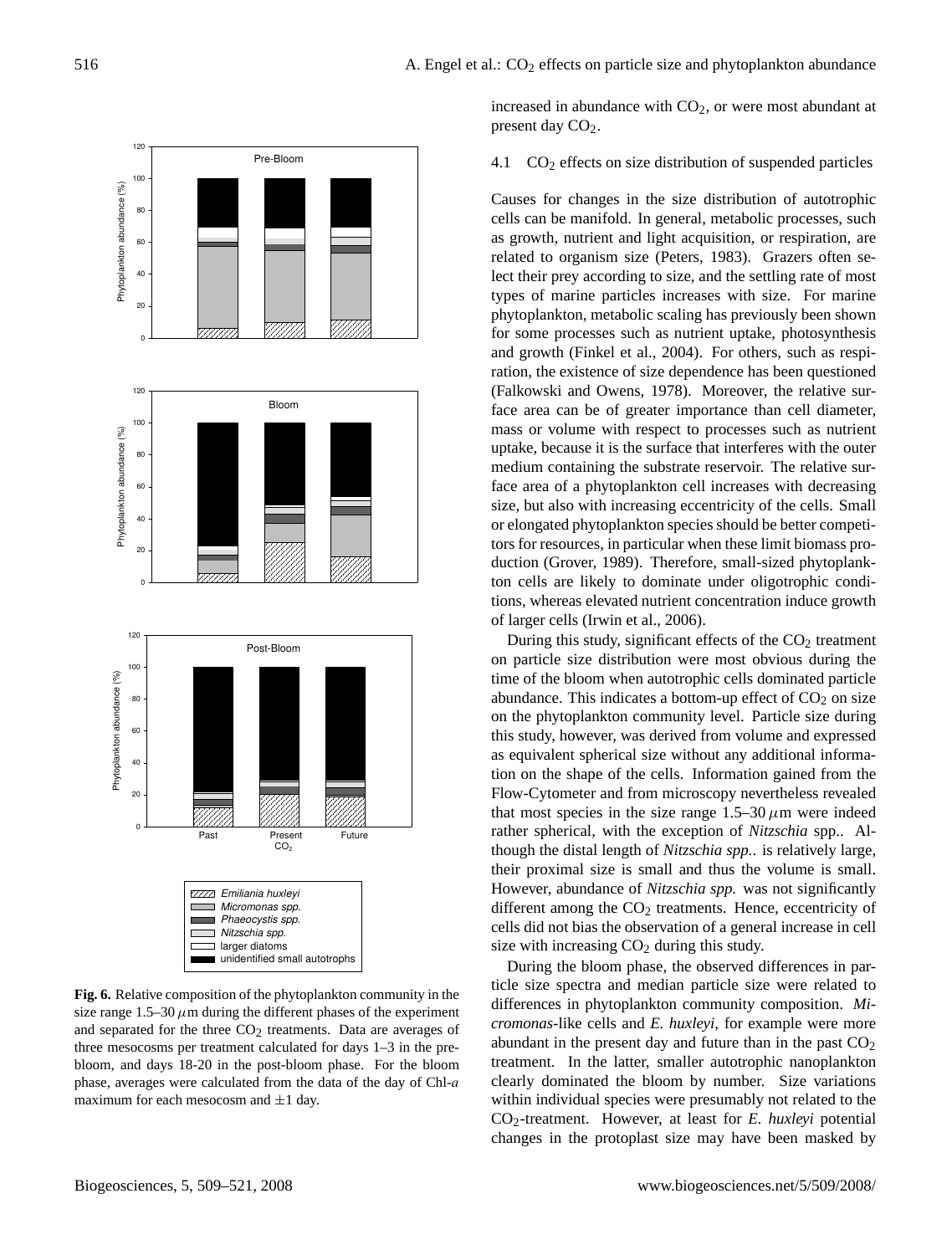simultaneous changes in coccosphere size due to potential effect of  $CO<sub>2</sub>$  on calcification (Riebesell et al., 2000). During a similar mesocosm study (PeECE I), when the phytoplankton community was clearly dominated by *E. huxleyi*, Engel et al. (2005) observed that the sizes and weights of coccospheres were largest at low  $CO<sub>2</sub>$ . During PeECE I, no significant differences in the phytoplankton community were observed with respect to the  $CO<sub>2</sub>$  treatment. One reason for the different outcome of PeECE I and II with respect to CO<sub>2</sub> influence on phytoplankton community composition may be that nutrients in the PeECE I-experiment were added in a  $NO<sub>3</sub>:PO<sub>4</sub>$  ratio of 30 and without any additional supply of silicate in order to favour the blooming of *E. huxleyi*. In the present study N:P:Si were added in "Redfield-ratio" in order to allow for a mixed assemblage of diatoms, coccolithophores and other autotrophic species.

#### 4.2  $CO<sub>2</sub>$  effects on phytoplankton community composition

Recent investigations on  $CO<sub>2</sub>$  acquisition in marine phytoplankton species demonstrated that many phytoplankton groups including diatom species such as *Skeletonema costatum* efficiently apply carbon concentrating mechanisms (CCMs) (Rost et al., 2003). CCMs can be understood as a physiological regulation of  $CO<sub>2</sub>$  acquisition to maintain high photosynthetic rates even at reduced  $CO<sub>2</sub>$  concentration. Goldman (1999) observed no reduction in cell growth of large diatom species until CO<sub>2</sub> concentrations fell as low as  $4 \mu$ mol L<sup>-1</sup>, indicating that growth of these species was not depending on the diffusional supply of  $CO<sub>2</sub>$ , but was supported by CCMs. During this study the abundance of diatoms was not significantly different among the  $CO<sub>2</sub>$  treatments, supporting the idea that diatoms do not suffer from changes in  $CO<sub>2</sub>$  concentrations over a relatively wide range. Abundance of *E. huxleyi*, in contrast, was significantly reduced in the past  $CO<sub>2</sub>$  treatment. This is in accordance with our expectations, since *E. huxleyi* has been shown to have a low affinity to CO<sub>2</sub> (Rost et al., 2003). Abundance of *Micromonas*like cells increased with increasing  $CO<sub>2</sub>$ , indicating that this species does not apply CCMs efficiently, either. However, the strongest response to  $CO<sub>2</sub>$  concentration was observed in the group of small autotrophs that grew abundantly in the past  $CO<sub>2</sub>$  treatment, but little in the future  $CO<sub>2</sub>$  treatment. Changes in the abundance of these small cells were mainly responsible for the changes in size spectra compared to the present day treatment.

Interestingly, it was the group of small-celled algae that numerically dominated phytoplankton community at low CO2, and not larger diatoms, which we expected to be good competitors based on their high  $CO<sub>2</sub>$  affinity and physiological capability. Microscopic observations revealed that the group of small cells comprised various phytoplankton taxa (Martin-Jezquel, personal communication), indicating that size itself was selected in the low  $CO<sub>2</sub>$  treatment. Because we did not determine CCM operations in phytoplankton during this study, we can only speculate about possible explanations for the observed  $CO<sub>2</sub>$ -effects on phytoplankton abundance and size distribution. First, CCMs in diatoms, or other species, may have been co-limited by phosphate or light availability (Young and Beardall, 2005, Beardall et al., 2005) and were not efficient enough to give a competitive advantage at low  $CO<sub>2</sub>$  concentration. Phosphate concentrations during this study decreased strongly within the first week, while at the same time  $NO_x$ : $PO_4^{3-}$  ratios increased up to 28 (Carbonnel and Chou, personal communication), indicating high phosphorus demand of phyto- and bacterioplankton cells. To prevent depletion,  $PO_4^{3-}$  was added again to all mesocosms on day 8. By this time differences in the particle size spectra had already evolved (Fig. 4). Thus, we cannot exclude that P limitation may have affected CCMs of algal species and was co-limiting active C- uptake in the past  $CO<sub>2</sub>$  mesocosms. If P were the potentially limiting nutritious element, we would expect that species allocating  $PO_4^{3-}$ efficiently for reproduction have an advantage over those species, which additionally need to allocate  $PO_4^{3-}$  for CCM operation. Under these circumstances, reduction of cell size would be beneficial to circumvent both  $P-$  and  $CO<sub>2</sub>$  limitation and may help to explain the observed relationship between size and DIC availability during this study. We may then speculate that future effects of elevated  $CO<sub>2</sub>$  concentration on the size spectrum of phytoplankton communities may especially occur in oceanic regions, where P is limiting phytoplankton production.

Another hypothesis would be that CCMs only acted as a surplus to carbon acquisition and were expressed equally well in all phytoplankton species observed in the past  $CO<sub>2</sub>$ treatment. Cassar et al. (2004) estimated that 50% of carbon uptake in a natural diatom population was comprised by  $HCO<sub>3</sub><sup>-</sup>$  uptake, the remaining 50% by CO<sub>2</sub>. Reduction of cell size may therefore be pivotal to enhance the fraction of  $CO<sub>2</sub>$  taken up by diffusion, and to accelerate growth rates of small cells. Certainly, more investigations are needed to elucidate the interplay between size and physiological regulation of carbon uptake during natural phytoplankton blooms, and the impact on carbon acquisition and species selection in the future ocean.

During the post-bloom phase, species composition was quite similar in all  $CO<sub>2</sub>$  treatments, indicating that factors other than  $CO<sub>2</sub>$  were influencing species distribution at this time.

## 4.3 Potential consequences for carbon cycling

Particle size distribution and phytoplankton species composition were rather similar in the present day and future  $CO<sub>2</sub>$ treatment, and clearly different from the past  $CO<sub>2</sub>$  treatment. This is in accordance with the non-linear relationship between CO<sub>2</sub> concentration and primary production, indicating that the selective pressure towards a larger relative surface area, i.e. cell size reduction, for species relying on  $CO<sub>2</sub>$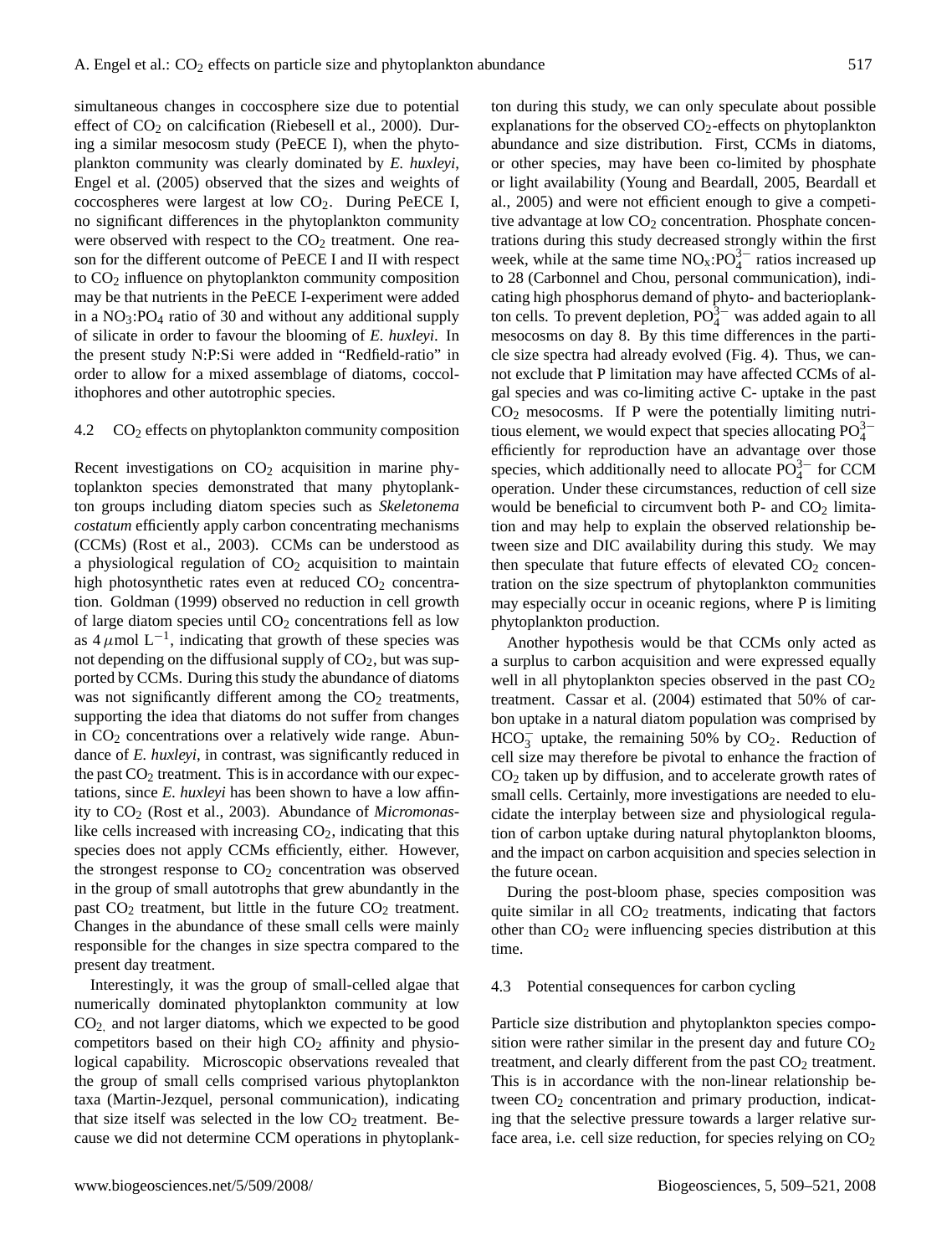

during the peak of the bloom for the different  $CO_2$  treatments as a **Fig. 7.** Theoretical rates for the diffusive  $CO<sub>2</sub>$ -supply to the cell function of cells size. The dashed line indicates the theoretical carbon requirement for maintaining maximum cell quota at a growth rate of 1 day−<sup>1</sup> . Further information is given in the text.

uptake, whatsoever, increase with decreasing  $CO<sub>2</sub>$  concentration. As mentioned above, we do not have information about potential enhancement of carbon uptake due to CCM operations in phytoplankton during this study. In order to estimate potential differences in carbon acquisition within the three  $CO<sub>2</sub>$  treatments due to the observed differences in cell size, we can only estimate the treatment effect on the diffusive supply with  $CO<sub>2</sub>$ . To estimate the spectral distribution of  $CO<sub>2</sub>$  supply during the bloom phase in the three  $CO<sub>2</sub>$  treatments, we calculated theoretical rates of  $CO<sub>2</sub>$  supply to the cell according to the simplified model of Riebesell et al. (1993) (Fig. 7); see also Gavis and Ferguson (1975) and Wolf-Gladrow and Riebesell (1997) for further information. In alteration to Riebesell et al. (1993)  $CO_2$ -supply rates were calculated for each of the 256 size classes ranging from  $2 \mu$ m ESD to 60  $\mu$ m ESD using the average observed CO<sub>2</sub> concentrations during the 'bloom-period', i.e. 22.34, 14.28 and 8.49  $\mu$ mol kg<sup>-1</sup> for the future, present day and past CO<sub>2</sub> treatment, respectively. A conversion factor (ak) of 400 was assumed, accounting for the  $HCO<sub>3</sub><sup>-</sup>CO<sub>2</sub>$  equilibrium at the observed pH- and temperature range. The half-saturation constant (Km) was fixed to 10  $\mu$ mol kg<sup>-1</sup>, assuming that this is a representative value for a mixed phytoplankton community of diatoms, coccolithophores and *Phaeocystis spp.* However, varying Km from 0.5 to 20 had only little effect on the estimates for  $CO<sub>2</sub>$  fluxes (<0.1%) in our model. To calculate the maximum CO<sub>2</sub>−supply rate (V<sub>max</sub>= $\mu$ <sub>max</sub>×Q<sub>c</sub>) for each size class, the maximum growth rate of cells ( $\mu_{\text{max}}$ ,  $d^{-1}$ ) was calculated with a parameterization that scales with cell volume (V,  $\mu$ m<sup>3</sup>): $\mu$ <sub>max</sub>=a(V)<sup>b</sup>; with a=5.37, b=-0.25 after Irwin et al. (2006); the carbon cell quota ( $Q_c$ ; pg C) was calculated using  $Q_c = d(V)^e$ , with  $d = 0.436$ ,  $e = 0.863$  after Verity et al. (1993). The results of these calculations



supply calculated for the peak of the bloom in the three different **Fig. 8.** Spectral distribution (2–10  $\mu$ m ESD) of total diffusive CO<sub>2</sub>  $CO<sub>2</sub>$  treatments.

 supply during the time of the bloom were different in the show that the spectral distributions of total diffusive  $CO<sub>2</sub>$ three  $CO<sub>2</sub>$  treatments (Fig. 8). With the exception of the very low size range ( $<$ 4  $\mu$ m ESD), the estimated total CO<sub>2</sub>supply was higher at all size classes in the present day and future  $CO<sub>2</sub>$  treatment than in the past. Only at particle sizes  $<$  4  $\mu$ m ESD, the higher abundance of particles in the past  $CO<sub>2</sub>$  treatment could partially compensate for the lower supply rates per cell. Integration over the size range  $2-60 \mu m$ ESD yielded similar values for potential  $CO<sub>2</sub>$ -supply for the future and present day CO<sub>2</sub> treatment with  $100 \mu$ mol h<sup>-1</sup>  $kg^{-1}$  and a much lower value for the past  $CO<sub>2</sub>$  treatment with  $46 \mu$ mol h<sup>-1</sup> kg<sup>-1</sup>. It has to be emphasized that these rates address only the aspect of diffusive flux of  $CO<sub>2</sub>$  to the cells. Averaged rates of primary production during this experiment yielded much lower values (Egge et al., 2007). Nevertheless, our calculations indicate that the total supply of cells with  $CO<sub>2</sub>$  was lowest in the past treatment despite the strong increase in the abundance of small cells, whereas the present day and future  $CO<sub>2</sub>$  treatment may have been equally productive despite the lower abundance of particles and autotrophic cells in the latter. A potentially higher  $CO_2$ -supply of cells in the future and present day  $CO<sub>2</sub>$  treatment is in accordance with earlier observations obtained during PeECE I, showing that the  $\Delta \text{DIC: } \Delta$  cell ratio increased with  $\text{CO}_2$  concentration (Engel et al., 2005).

It is interesting to note that neither the potential differences in  $CO<sub>2</sub>$  supply nor the structural differences in the size spectra and in the phytoplankton community composition were reflected in the standing stocks of POC and PON. One might argue that PON production was rather related to the supply of inorganic nitrogen than to the availability of carbon, as inorganic nitrogen became exhausted in all mesocosms during the bloom development. As a consequence of the relative higher abundance of smaller particles, total particle volume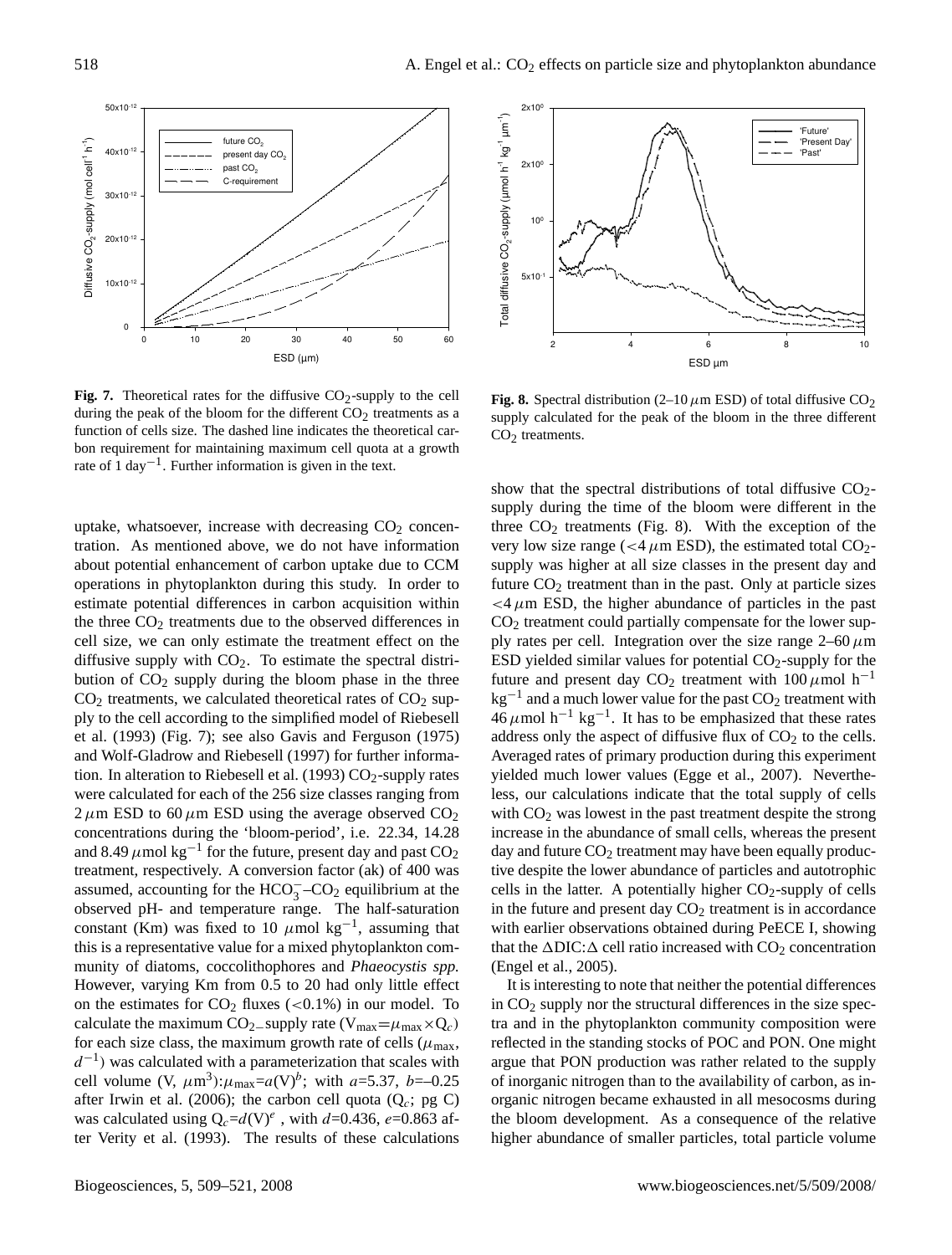was lower in the past  $CO<sub>2</sub>$  treatment. The observation that PON concentration in the past treatment was not significantly different from those in the present-day and future treatment allows for two interpretations: either smaller particles contributed to PON in a higher proportion, or other particulate material that was not detected with the Coulter Counter, out of the size range 2–60  $\mu$ m ESD, such as bacteria, contributed to PON to a higher degree. In fact, Verity et al. (1993) showed that the scaling exponent for the increase of nitrogen and carbon with cell volume is less than 1, and thus the volume of cells increases faster with size than the concentration of elemental components. Moreover, the scaling exponent for nitrogen is lower than for carbon leading to an increase of C:N ratios with cell size. However, estimates for the carbon and nitrogen content of cells vary even for cultures of the same species (Montagnes et al., 1994) and may not be representative for particles encountered during this study.

## 4.4 Potential consequence for ecosystem functioning

Structural changes in the size distribution of particles were observed during this mesocom experiment, together with changes in the composition of the phytoplankton community. This response to changes in  $CO<sub>2</sub>$  cannot be explained with a unique scaling law (Enquist et al., 1998; Belgrano and Brown, 2002). Rather the differences observed are expected to include responses to micro-zooplankton grazing as well. Therefore, our results suggest a complex, yet unresolved, interplay of various size-dependent effects due to  $CO<sub>2</sub>$  supply, nutrient uptake and grazing. In general, pico- and small nanoplankton cells with a large surface-to-volume ratio are efficient in taking up resources, of which only a small fraction is needed for enzymes involved in C-fixation. These cells have a potential advantage under low substrate, and low  $CO<sub>2</sub>$  conditions but are susceptible to grazing by small protozoans and other micro-zooplankton. Larger phytoplankton cells have a smaller surface-to-volume ratio and are less competitive in terms of resource uptake, but they can allocate more luxury resources that may allow them to better compensate environmental changes (e.g. better acclimation to varying environmental factors such as  $CO<sub>2</sub>$ ). Their larger size can moreover be advantageous to escape micro-zooplankton grazing. Intermediate-sized cells have to find a balance between resources needed purely for growth, those that enhance physiological acclimation, and those resources that support predation defence. Thus, intermediate-sized nanophytoplankton have no obvious advantage when it comes to escape grazing pressure, but also with respect to resource uptake. Instead, they rely on a fine balance (trade-off).

Exceptions may be given for species growing in chains, colonies or filaments, such as *Phaeocystis* and diazotrophic cyanobacteria.

Overall, CO<sub>2</sub> induced changes in carbon utilization within the phytoplankton community are likely transferred to higher trophic levels, but may also change the quality of DOM. During this experiment,  $CO_2$ -sensitivity was found within a size spectrum that is rather narrow compared to the total phytoplankton size range (i.e.  $1-5 \times 10^3 \mu$ m) that can be observed in the ocean. The sensitive size range overlaps with those inherent to the microbial food web of pico- and nanoplankton. The microbial food web comprises a tight linkage between trophic interactions and DOM utilisation (Azam et al., 1983). Therefore,  $CO<sub>2</sub>$  related changes in the size distribution of phytoplankton involved in the microbial food web must be expected to affect DOM quality in conjunction with a response in micro-zooplankton grazing.

*Acknowledgements.* The staff at the Marine Biological Station, University of Bergen, in particular T. Sørlie and A. Aadnesen, and the Bergen Marine Research infrastructure (RI) are gratefully acknowledged for support in mesocosm logistics. We also thank A. Terbrüggen for technical assistance. V. Carbonnel and L. Chou are gratefully acknowledged for providing information on nutrients. This study was supported by EU-TMR contract no HPRI-CT-2002-00181 and by the Helmholtz Association contract no HZ-NG-102.

Edited by: J. Middelburg

#### **References**

- Azam, F., Fenchel, T., Field, J. G., Gray, J. S., Meyer-Reil, L. A., and Thingstad, F.: The ecological role of water-column microbes in the sea, Marine Ecology-Progress Series, 10, 257–263, 1983.
- Badger, M. R., Andrews, T. J., Whitney, S. M., Ludwig, M., Yellowlees, C. D., Leggat, W., and Price, G. D.: The diversity and coevolution of Rubisco, plastids, pyrenoids, and chloroplastbased  $CO<sub>2</sub>$ -concentrating mechanisms in algae, Canadian Journal Botany, 76, 1052–1071, 1998.
- Barcelos e Ramos, J., Biswas, H., Schulz, K. G., LaRoche, J., and Riebesell, U.: Effect of rising atmospheric carbon dioxide on the marine nitrogen fixer *Trichodesmium*, Global Biogeochem. Cy., 21, GBC2028, doi:10.1029/2006GB002898, 2007.
- Belgrano, A. and Brown, J. H.: Oceans under the macroscope, Nature, 419, 128–129, 2002.
- Beardall, J., Roberts, S., and Raven, J. A.: Regulation of inorganic carbon acquisition by phosphorus limitation in the green alga *Chlorella emersonii*, Canadian Journal of Botany, 83, 859–864, 2005.
- Boyd, P. W. and Doney, S. C.: Modelling regional responses by marine pelagic ecosystems to global change, Geophys. Res. Lett., 29(16), 1806, doi:10.1029/2001GL014130, 2002.
- Caldeira, K. and Wickett, M. E.: Anthropogenic carbon and ocean pH, Nature, 425, 365, 2003.
- Cassar, N., Laws, E. A., and Bidigare, R. R.: Bicarbonate uptake by Southern Ocean phytoplankton, Global Biogeochem. Cy., 18, GB2003, doi:101029/2003GB002166, 2004.
- Chen C. Y. and Durbin, E. G.: Effects of pH on the growth and carbon uptake of marine phytoplankton, Marine Ecology Progress Series, 109, 83–94, 1994.
- Delille B., Harlay, J., Zondervan, I., Jacquet, S., Chou, L., Wollast, R., Bellerby, R. G. J., Frankignoulle, M., Borges, A. V.,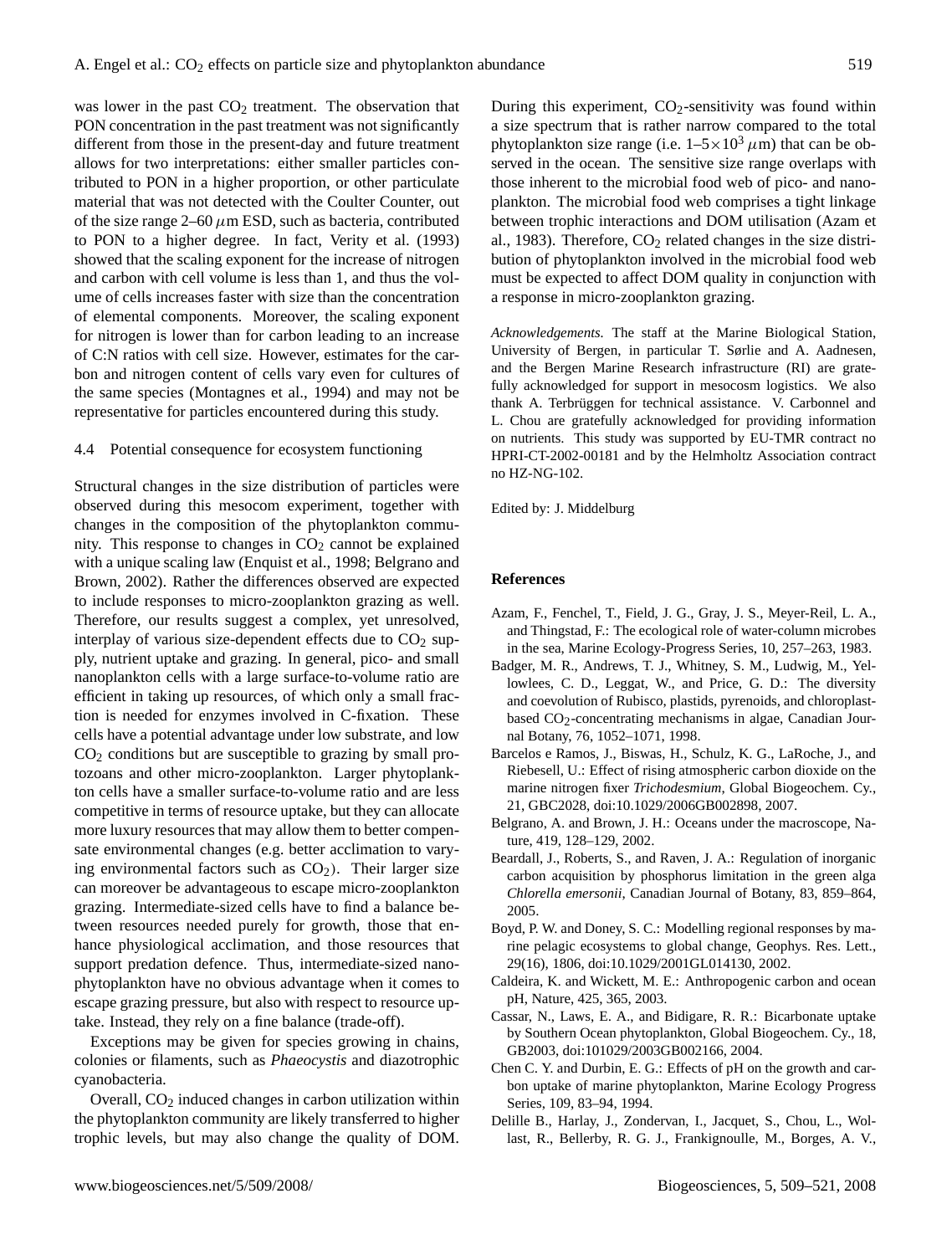Riebesell, U. and Gattuso, J.-P.: Response of primary production and calcification to changes of  $pCO<sub>2</sub>$  during experimental blooms of the coccolithophorid *Emiliania huxleyi*, Global Biogeochem. Cy., 19, GB2023, doi:10.1029/2004GB002318, 2005.

- Egge, J. K., Thingstad, T. F., Engel, A., and Riebesell, U.: Primary production during nutrient-induced blooms at elevated  $CO<sub>2</sub>$  concentrations, Biogeosciences Discuss., 4, 4385–44410, 2007, [http://www.biogeosciences-discuss.net/4/4385/2007/.](http://www.biogeosciences-discuss.net/4/4385/2007/)
- Engel, A., Delille, B., Jacquet, S., Riebesell, U., Rochelle-Newall, E., Terbrüggen, A., and Zondervan, I.: TEP and DOC production by *Emiliania huxleyi* exposed to different CO<sub>2</sub> concentrations: A mesocosm experiment, Aquatic Microbial Ecology, 34, 93–104, 2004.
- Engel, A., Zondervan, I., Aerts, K., Beaufort, l., Benthien, A., Chou, L., Delille, B., Gattuso, J. P., Harlay, J., Heemann, C., Hoffmann, L., Jacquet, S., Nejstgaard, J., Pizay, M. D., Rochelle-Newall, E., Schneider, U., Terbrueggen, A., and Riebesell, U.: Testing the direct effect of  $CO<sub>2</sub>$  concentration on a bloom of the coccolithophorid *Emiliania huxleyi* in mesocosm experiments, Limnol. Oceanogr., 50, 493–507, 2005.
- Enquist, B. J., Brown, J. H., and West, G. B.: Allometric scaling of plant energetics and population density. Nature, 395, 163–165, 1998.
- Falkowski, P. and Owens, T. G.: Light-shade adaptation, Plant Physiology, 66, 592–595, 1978.
- Finkel, Z. V., Irwin, A. J., and Schofield, O.: Resource limitation alters the 3/4 size scaling of metabolic rates in phytoplankton, Marine Ecology Progress Series, 273, 269–279, 2004.
- Frankignoulle, M., Borges, A. V., and Biondo, R.: A new design of equilibrator to monitor carbon dioxide in highly dynamic and turbid environments, Water Res., 35, 1344–1347, 2001.
- Gao K., Aruga Y., Asada K., and Kiyohara, M.: Influence of enhanced  $CO<sub>2</sub>$  on growth and photosynthesis of the red algae *Gracilaria sp.* and *G. chilensis*, J. Appl. Phycol., 5, 563–571, 1993.
- Gavis, J. and Ferguson, J. F.: Kinetics of carbon dioxide uptake by phytoplankton at high pH, Limnol. Oceanogr., 20, 211–221, 1975.
- Goldman J. C.: Inorganic carbon availability and the growth of large marine diatoms, Marine Ecology Progress Series, 180, 81–91, 1999.
- Gran, G.: Determination of the equivalence point in potentiometric titrations of seawater with hydrochloric acid, Oceanology Acta, 5, 209–218, 1952.
- Giordano, M., Beardall, J., and Raven, J. A.: Co<sub>2</sub> concentrating mechanisms in algae: mechanisms, environmental modulation, and evolution, Annual Plant Biology, 56, 99–131, 2005.
- Goerike, R. and Fry, B.: Variations of marine plankton  $\delta^{13}C$  with latitude, temperature, and dissolved  $CO<sub>2</sub>$  in the world ocean, Global Biogeochem. Cy., 8, 85–90, 1994.
- Grover, J. P.: Influence of cell shape and size on algal competitive ability, J. Phycol., 25, 402–405, 1998.
- Irwin, A. J., Finkel, Z. V., Schofield, O. M. E., and Falkowski, P. G.: Scaling-up from nutrient physiology to the size-structure of phytoplankton communities, Journal of Plankton Research, 28, 459-471, 2006.
- Grossart, H.-P., Allgaier, M., Passow, U., and Riebesell, U.: Testing the effect of  $CO<sub>2</sub>$  concentration on the dynamics of marine heterotrophic bacterioplankton, Limnol. Oceanogr., 51, 1–

11, 2006a.

- Hinga, K. R.: Effects of pH on coastal marine phytoplankton, Marine Ecology Progress Series, 238, 281–300, 2002.
- Houghton J. T., Ding, Y., Griggs, D. J., Noguer, M., Van der Linden, P. J., Dai, X., Maskell, K., and Johnson, C. A.: Climate Change 2001: The Scientific Basis: Contribution of Working Group I to the Third Assessment Report of the Intergovernmental Panel of Climate Change, Cambridge University Press, 2001.
- Hutchins, D. A., Fu, F.-X., Zhang, Y., Wagner, M. E., Feng, Y., Portune, K., Bernhardt, P. W., and Mulholland M. R.:  $CO<sub>2</sub>$  control of *Trichodesmium* N<sub>2</sub> fixation, photosynthesis, growth rates, and elemental ratios: Implications for past, present and future ocean biogeochemistry, Limnol. Oceanogr., 52, 1293–1304, 2007.
- Irwin, A. J., Finkel, Z. V., Schofield, O. M. E., and Falkowski, P. G.: Scaling-up from nutrient physiology to the size-structure of phytoplankton communities, J. Plankton Res., 28, 459–471, 2006.
- Johnson, K. M., Williams, P. J., Brandstrom, L., and Sieburth, J.: Coulometric total carbon analysis for marine studies: automation and calibration, Marine Chemistry, 21, 117–133, 1987.
- Larsen, A., Castberg, T., Sandaa, R. A., Bussaard, C. P. D., Egge, J., Heldal, M., Paulino, A., Thyrhaug, R, van Hannen, E. J., and Bratbak, G.: Population dynamics and diversity of phytoplankton, bacteria and viruses in a seawater enclosure, Marine Ecology Progress Series 221, 47–57, 2001.
- Lewis, E. and Wallace, D. W. R.: Program Developed for  $CO<sub>2</sub>$  System Calculations. ORNL/CDIAC-105, Carbon Dioxide Information Analysis Center, Oak Ridge National Laboratory, US Department of Energy, Oak Ridge, Tennessee, 1998.
- Li, W. K. W.: Macroecological patterns of phytoplankton in the northwestern North Atlantic Ocean, Nature 419, 154–157, 2002.
- Montagnes, D. J. S., Berges, J. A., Harrison, P. J., and Taylor, F. J. R.: Estimating carbon, nitrogen, protein, and chlorophyll a from volume in marine phytoplankton, Limnol. Oceanogr., 39, 1044– 1060, 1994.
- Peters, R. H.: The ecological implications of body size, Cambridge University Press, Cambridge, 1983.
- Raven, J. A. and Johnston, A. M.: Inorganic carbon acquisition mechanisms in marine phytoplankton and their implications for the use of other resources, Limnol. Oceanogr., 36, 1701–1714, 1991.
- Riebesell, U., Wolf-Gladrow, D. A., and Smetacek, V.: Carbon dioxide limitation of marine phytoplankton growth rates, Nature, 361, 249–251, 1993.
- Riebesell, U., Zondervan, I., Rost, B., Tortell, P.D., Zeebe, R., and Morel, F. M. M.: Reduced calcification of marine plankton in response of increased atmospheric  $CO<sub>2</sub>$ , Nature, 407, 364–367, 2000.
- Rost, B., Riebesell, U., Burkhardt, S., and Sültemeyer, D.: Carbon acquisition of bloom-forming marine phytoplankton, Limnol. Oceanogr., 48, 55–67, 2003.
- Rost, B. and Riebesell, U.: Coccolithophores and the biological pump: responses to environmental changes, 99–127, In: Coccolithophores, From Molecular Processes to Global Impact, edited by: Thierstein, H. R. and Young, J. R., 2004.
- Roy, R., Roy, L. N., Vogel, K. M., Portemoore, C., Pearson, T., Good, C. E., Millero, J., and Campbell, D. M.: The dissociation constants of carbonic acid in seawater at salinities 5 to 45 and temperatures 0 to 458C, Marine Chemistry, 44, 249–267, 1993.
- Qiu, B. and Gao, K.: Effects of  $CO<sub>2</sub>$  enrichment on